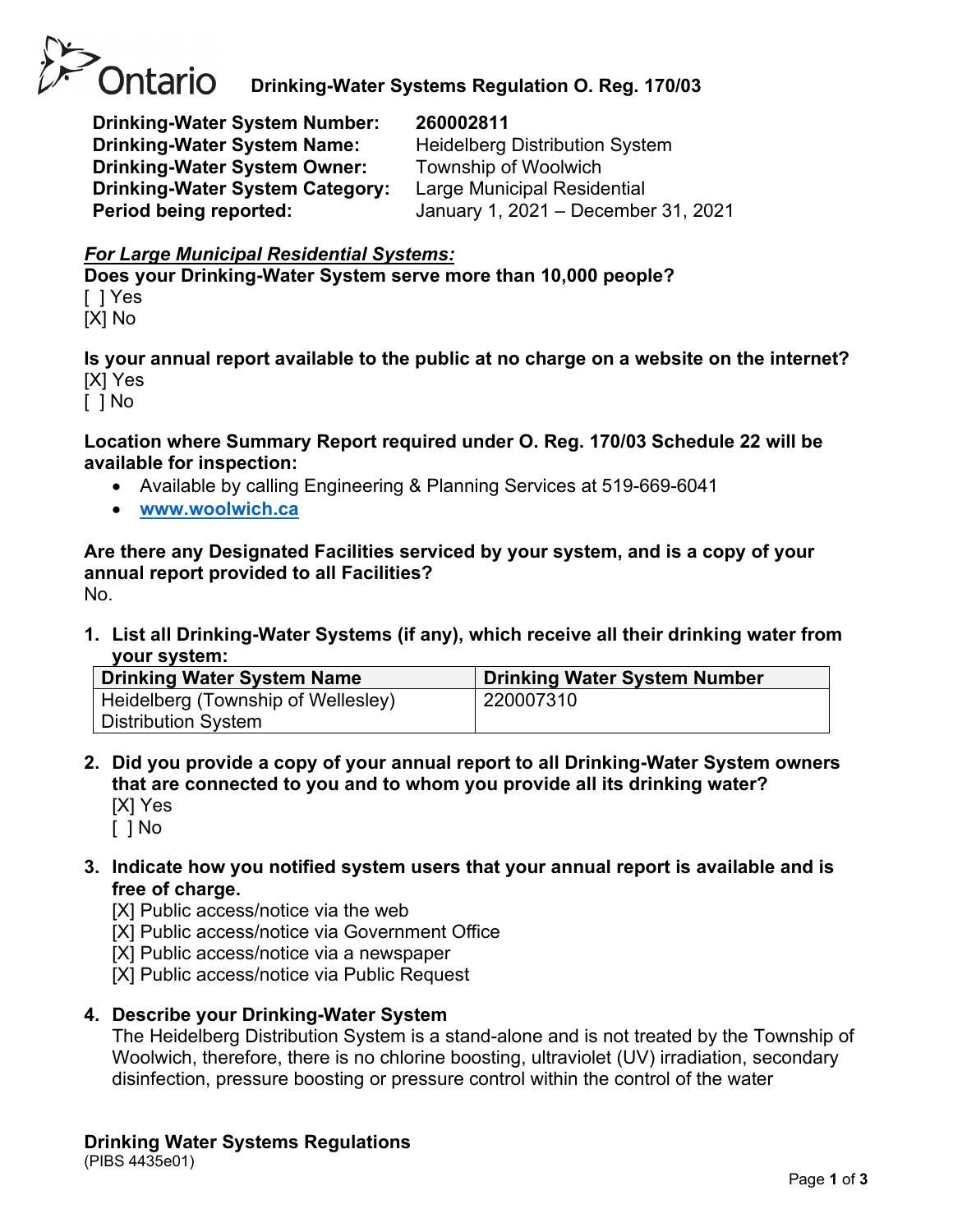# **Ontario Drinking-Water Systems Regulation O. Reg. 170/03**

distribution system. The Township of Woolwich does not own or operate the water storage facilities servicing this system.

The Heidelberg Distribution System receives water from the Heidelberg Well Supply System. The Heidelberg Well Supply System is owned and operated by the Region of Waterloo. The Heidelberg Distribution System also provides water to the Township of Wellesley.

The Township of Woolwich owns and operates the Heidelberg Distribution System, including pipes, valves, hydrants and residential meters. The distribution system serves approximately 225 connections (includes 14 residential connections in Wellesley Township) with a population of approximately 722. The Heidelberg Distribution System does not serve any industrial properties. There are five hydrants located on the system.

## **5. List all water treatment chemicals used over this reporting period**

Water treatment is the responsibility of the Region of Waterloo. The Region of Waterloo reports all the treatment chemicals used via their annual Water Quality Reports. The Township of Woolwich disinfects all parts, material and pipe during new installation and repair.

# **6. Were any significant expenses incurred to?**

- [ ] Install required equipment
- [ ] Repair required equipment
- [ ] Replace required equipment
- **7. Please provide a brief description and a breakdown of monetary expenses incurred** Not applicable. No significant expense incurred.
- **8. Provide details on the notices submitted in accordance with subsection 18(1) of the Safe Drinking-Water Act or section 16-4 of Schedule 16 of O.Reg.170/03 and reported to Spills Action Centre**

| <b>Incident</b><br><b>Date</b> | <b>Parameter</b>                  | <b>Result</b> | Unit of<br><b>Measure</b> | <b>Corrective Action</b>                                                 | <b>Corrective</b><br><b>Action Date</b> |
|--------------------------------|-----------------------------------|---------------|---------------------------|--------------------------------------------------------------------------|-----------------------------------------|
| 2021-07-08                     | <b>Total Coliforms</b><br>Present | P             | $P - A$                   | Flushed the site.<br>Re-sampled at the<br>site, as well as,<br>upstream. | 2021-07-09                              |
| 2021-07-15                     | <b>Total Coliforms</b><br>Present | P             | $P - A$                   | Flushed the site.<br>Re-sampled at the<br>site, as well as,<br>upstream. | 2021-07-16                              |

**9. Microbiological testing done under the Schedule 10, 11 or 12 of Regulation 170/03, during this reporting period.**

| <b>Sample</b><br><b>Source</b> | <b>Number</b><br>οf<br><b>Samples</b> | Range of E.<br><b>Coli or Fecal</b><br><b>Results</b><br>$(min) - (max)$ | <b>Range of Total</b><br><b>Coliform Results</b><br>$(min) - (max)$ | <b>Number</b><br>of HPC<br><b>Samples</b> | Range of HPC<br><b>Results</b><br>$(min) - (max)$ |
|--------------------------------|---------------------------------------|--------------------------------------------------------------------------|---------------------------------------------------------------------|-------------------------------------------|---------------------------------------------------|
| Distribution                   | 117                                   |                                                                          | A-P                                                                 | 45                                        | $0 - 4$ (CFU/mL)                                  |